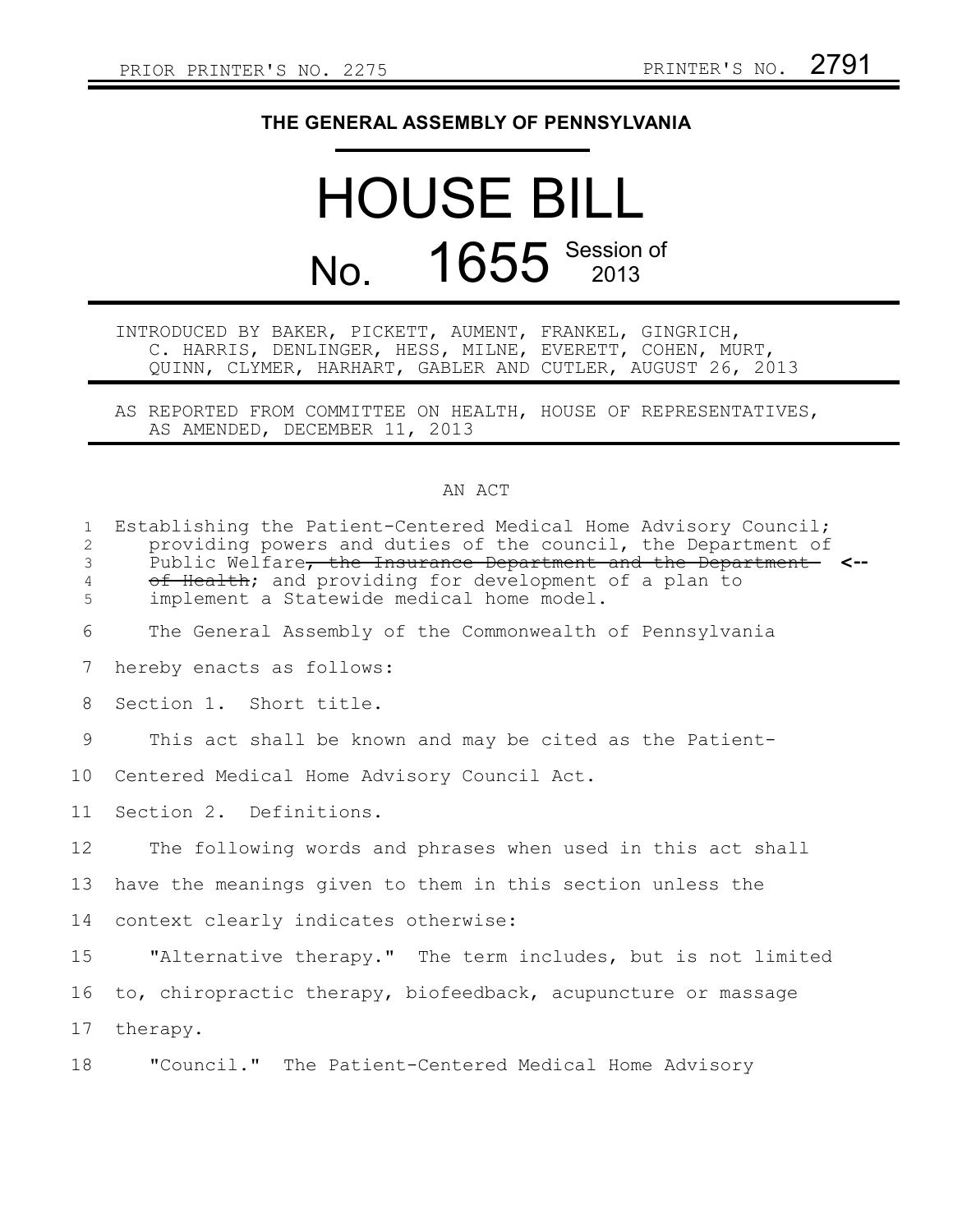Council established by this act. 1

"Department." The Department of Public Welfare of the Commonwealth. 2 3

"Health care professional." A person who is licensed, certified or otherwise authorized or permitted by the law of this Commonwealth to administer health care in the ordinary course of business or in the practice of a profession. 4 5 6 7

"Patient-centered medical home." A physician-led team approach to providing health care that: **<--** 8 9

(1) IS PHYSICIAN-LED OR LED BY A NURSE PRACTITIONER PRACTICING UNDER A COLLABORATIVE AGREEMENT AS REQUIRED BY THE ACT OF MAY 22, 1951 (P.L.317, NO.69), KNOWN AS THE PROFESSIONAL NURSING LAW. **<--** 10 11 12 13

 $(1)$  (2) originates in a primary care setting;  $(2)$  (3) fosters a partnership among the patient, the personal provider and other health care professionals and, where appropriate, the patient's family; **<-- <--** 14 15 16 17

(3) (4) utilizes the partnership to access all medical-**<-** health-related services and nonmedical-health-related services needed by the patient to achieve maximum health potential; and 18 19 20 21

(4) (5) maintains a centralized, comprehensive record of **<-** all health related services to promote continuity of care. "Primary care." Health care that emphasizes a patient's general health needs and utilizes collaboration with other health care professionals and consultation or referral as appropriate to meet the needs identified. 22 23 24 25 26 27

"Primary care physician." Any of the following who provide primary care and meet certification standards: 28 29

(1) a physician who is a family or general practitioner; 20130HB1655PN2791 - 2 -30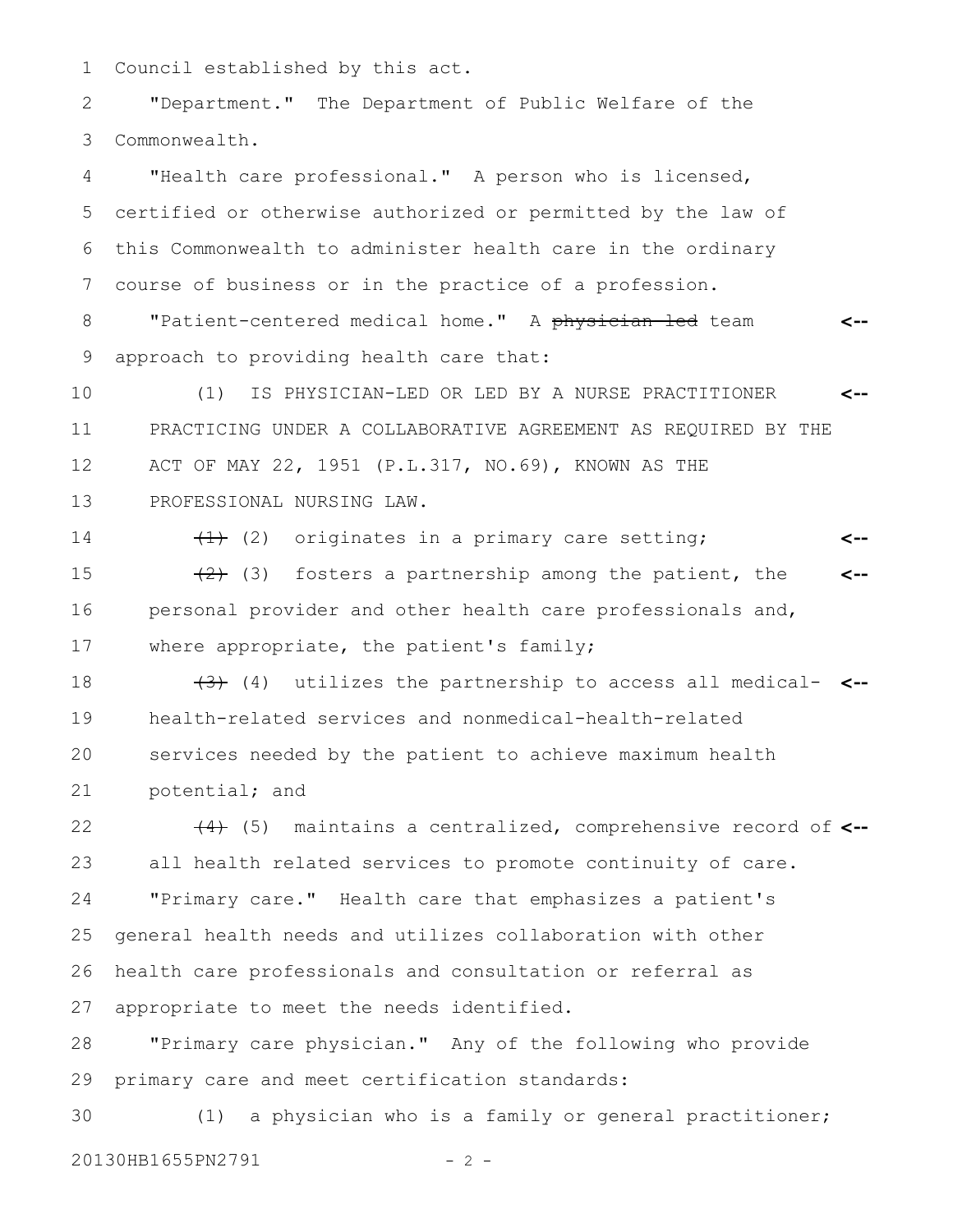- 1
- (2) a pediatrician;

(3) an internist; 2

(4) an obstetrician; or 3

(5) a gynecologist. 4

"SECRETARY." THE SECRETARY OF PUBLIC WELFARE OF THE COMMONWEALTH. 5 6

**<--**

"Telemedicine." The use of telecommunication and information technology in order to provide clinical health care at a distance. 7 8 9

Section 3. Patient-Centered Medical Home Advisory Council. (A) ESTABLISHMENT.--The Patient-Centered Medical Home Advisory Council is established. The council shall advise the department on how Pennsylvania's Medicaid program can increase the quality of care while containing costs through the following Patient-Centered Medical Home model approaches: **<--** 10 11 12 13 14 15

(1) Coordinate and provide access to evidence-based health care services, emphasizing convenient, comprehensive primary care and including preventive, screening and wellchild health services. 16 17 18 19

(2) Provide access to appropriate specialty care, mental health services, inpatient services and any evidence-based alternative therapies. 20 21 22

(3) Provide quality-driven and cost-effective health care. 23 24

(4) Provide access to medication and medication therapy management services, where appropriate. 25 26

(5) Promote strong and effective medical management, including, but not limited to, planning treatment strategies, monitoring health outcomes and resource use, sharing information and organizing care to avoid duplication of 27 28 29 30

20130HB1655PN2791 - 3 -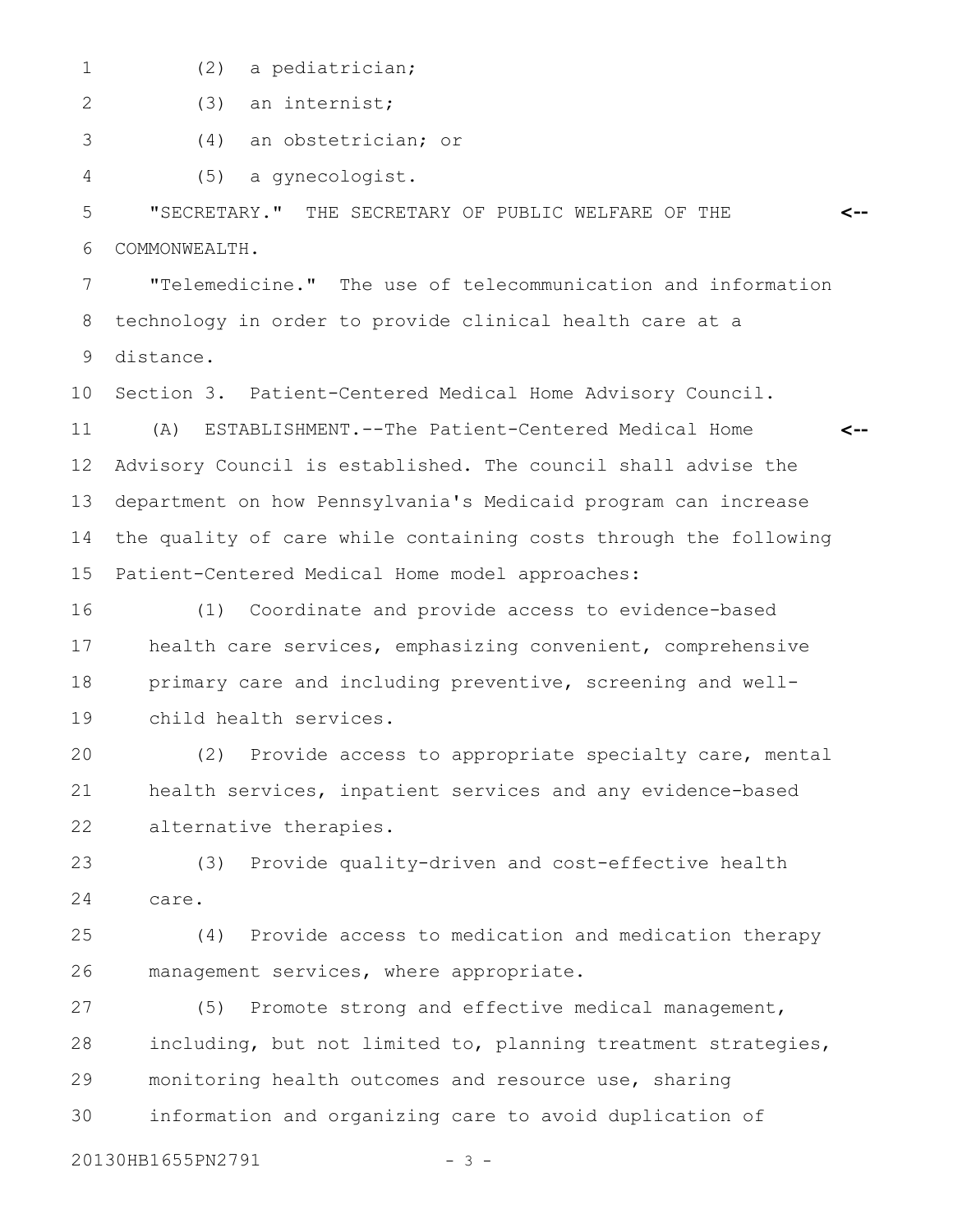services, including the use of electronic medical records. In sharing information, the protection of the privacy of individuals and of the individual's information shall be priorities. In addition to any and all other Federal and State provisions for the confidentiality of health care information, any information-sharing required by a medical home system shall be subject to written consent of the patient. 1 2 3 4 5 6 7 8

(6) Provide comprehensive care management to patients to align and assist with treatment strategies, health outcomes, resource utilization and organization of care and address determinants of health impeding goals of care. 9 10 11 12

13

(7) Emphasize patient and provider accountability.

(8) Prioritize access to the continuum of health care services in the most appropriate setting and in the most cost-effective manner. 14 15 16

(9) Establish a baseline for medical home goals and establish performance measures that indicate a patient has an established and effective medical home. These goals and performance measures may include, but need not be limited to, childhood immunization rates, well-child care utilization rates, care management for chronic illnesses and emergency room utilization. 17 18 19 20 21 22 23

Section 4. Council development, composition and duties. **<--** 24

(a) Meetings.--The department shall establish and coordinate meetings of the Medical Home System Advisory Council. The 25 26

members of the council shall not be paid but shall be reimbursed 27

for reasonable expenses and shall consist of the following 28

members and any other members the department determines 29

necessary to assist in the department's duties: 30

20130HB1655PN2791 - 4 -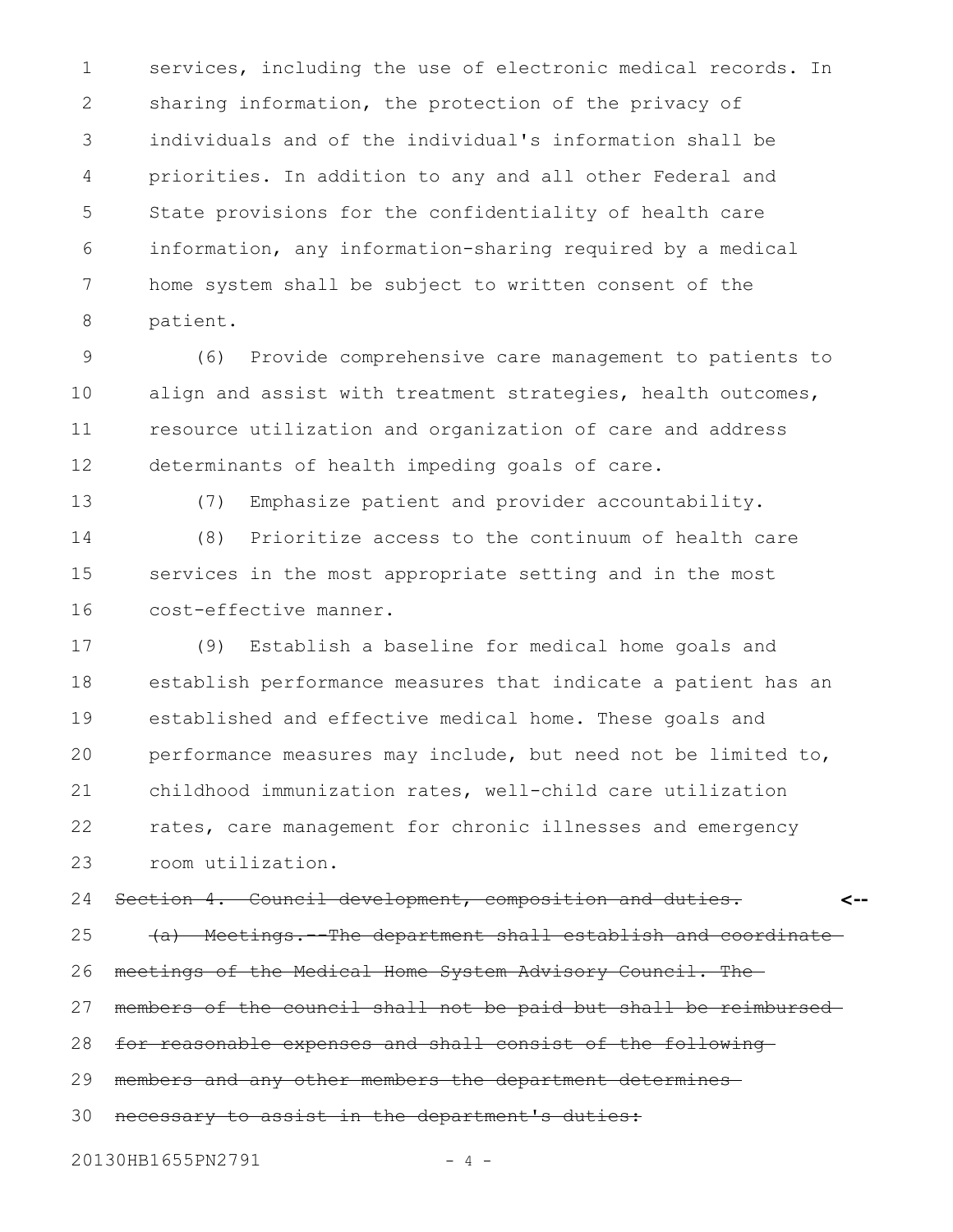(B) COMPOSITION.--THE SECRETARY SHALL APPOINT THE MEMBERS OF 1 **<--** THE COUNCIL, IN CONSULTATION WITH THE PRESIDENT PRO TEMPORE OF THE SENATE, THE MAJORITY LEADER OF THE SENATE, THE MINORITY LEADER OF THE SENATE, THE SPEAKER OF THE HOUSE OF REPRESENTATIVES, THE MAJORITY LEADER OF THE HOUSE OF REPRESENTATIVES AND THE MINORITY LEADER OF THE HOUSE OF REPRESENTATIVES, WHO SHALL CONSIST OF THE FOLLOWING: 2 3 4 5 6 7

(1) The Secretary of Public Welfare SECRETARY, or a designee. **<--** 8 9

(2) A representative of the Pennsylvania Academy of Family Physicians. 10 11

(3) A representative of the Pennsylvania section of the American Congress of Obstetricians and Gynecologists. 12 13

(4) A representative of the Pennsylvania Coalition of Nurse Practitioners. 14 15

(5) A representative of the Pennsylvania Chapter of the American College of Physicians. 16 17

(6) A representative of the Pennsylvania Chapter of the American Academy of Pediatrics. 18 19

(7) A representative of the Pennsylvania Medical Society. 20 21

(8) A representative of the Pennsylvania Pharmacists Association. 22 23

(9) A representative of the Hospital and Health System Association of Pennsylvania. 24 25

(b) Organizational model.--The council shall recommend to (10) A REPRESENTATIVE OF AN APPROVED PATIENT-CENTERED MEDICAL HOME. **<-- <--** 26 27 28

(11) A REPRESENTATIVE OF THE MENTAL HEALTH ASSOCIATION OF PENNSYLVANIA. 29 30

20130HB1655PN2791 - 5 -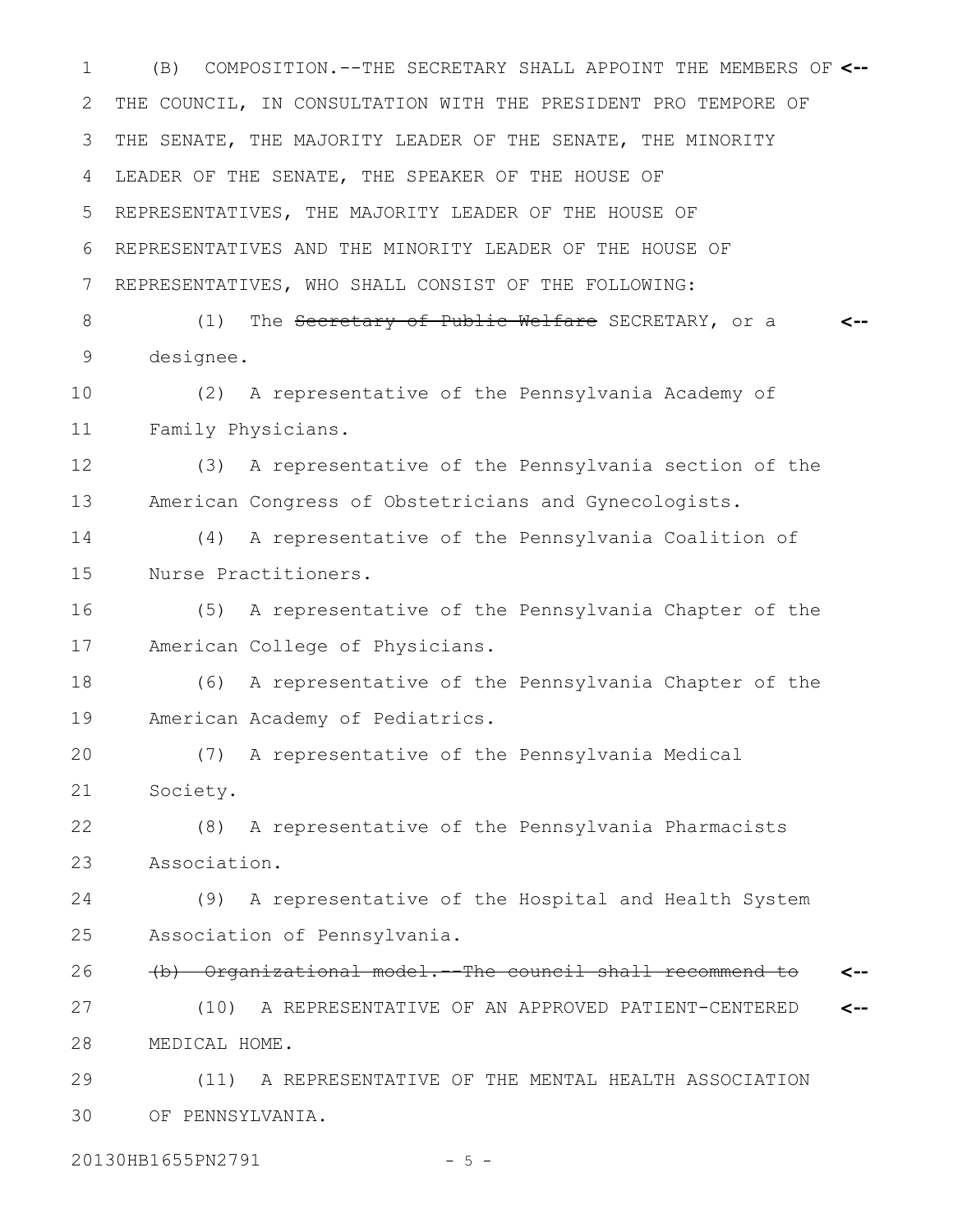(12) A REPRESENTATIVE OF THE PENNSYLVANIA ASSOCIATION OF COMMUNITY HEALTH CENTERS. 1 2

(13) A REPRESENTATIVE OF THE COALITION OF MEDICAL ASSISTANCE MANAGED CARE ORGANIZATIONS. 3 4

(C) TERMS.--EACH MEMBER OF THE COUNCIL SHALL SERVE FOR A PERIOD OF TWO YEARS. MEMBERS MAY BE REAPPOINTED BY THE SECRETARY. 5 6 7

(D) MEETINGS.--THE DEPARTMENT SHALL ESTABLISH AND COORDINATE MEETINGS OF THE COUNCIL. THE SECRETARY, OR THE SECRETARY'S DESIGNEE, SHALL SERVE AS CHAIRPERSON OF THE COUNCIL. 8 9 10

(E) EXPENSES.--THE MEMBERS OF THE COUNCIL SHALL NOT BE PAID, BUT SHALL BE REIMBURSED FOR REASONABLE EXPENSES. 11 12

SECTION 4. DUTIES OF THE COUNCIL. 13

(A) ORGANIZATIONAL MODEL.--THE COUNCIL SHALL RECOMMEND TO the department an organizational model for the patient-centered medical home system in this Commonwealth, including possible Medicaid pilot projects. The organizational model shall provide a strategy to coordinate health care services and provide for monitoring and data collection on patient-centered medical homes, for training and education to health care professionals and families and for transition of children to the adult medical care system. The organizational model may also include the use of telemedicine resources and may provide for partnering with pediatric and family practice residency programs to improve access to preventive care for children. The organizational structure shall also address the need to organize and provide health care to increase accessibility for patients, including using venues more accessible to patients and having hours of operation that are conducive to the population served.  $\leftarrow$  (B) Standards.--14 15 16 17 18 19 20 21 22 23 24 25 26 27 28 29 30

20130HB1655PN2791 - 6 -

**<--**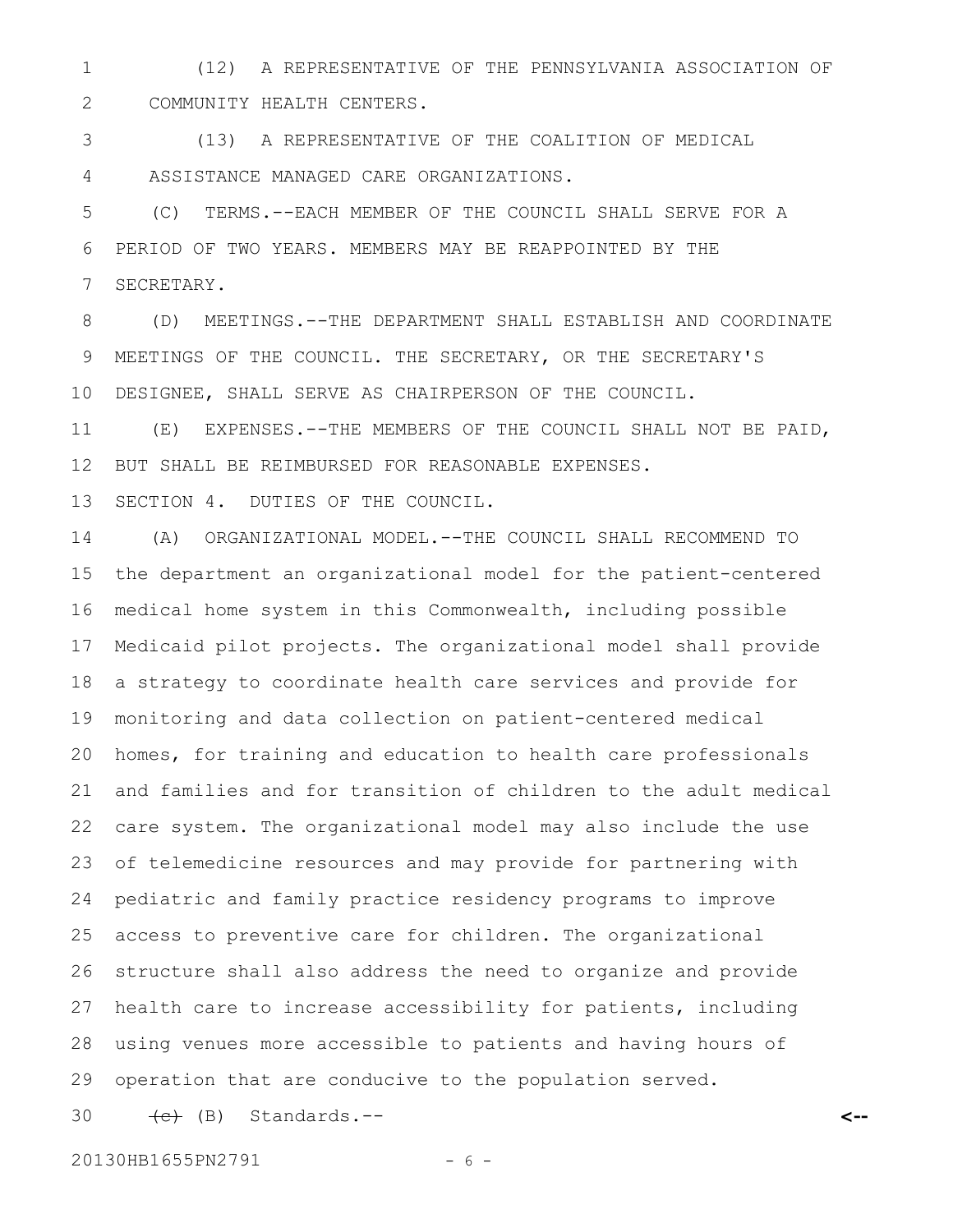(1) The council shall recommend to the department standards and a process to certify patient-centered medical homes based on standards developed by a number of nongovernmental accrediting entities such as the National Committee for Quality Assurance and Accreditation Association for Ambulatory Health Care. The certification process and standards shall provide mechanisms to monitor performance and to evaluate, promote and improve the quality of health of, and health care delivered to, patients through a patientcentered medical home. The standards and process shall also include a mechanism for other ancillary service providers to become affiliated with a certified patient-centered medical home. 1 2 3 4 5 6 7 8 9 10 11 12 13

(2) The council shall recommend to the department education and training standards for health care professionals participating in the patient-centered medical home system. 14 15 16 17

(d) (C) Reimbursement methodology.--The council shall recommend to the department a reimbursement methodology and incentives for participation in the patient-centered medical home system sufficient to ensure that providers enter and remain participating in the system and to promote wellness, prevention, chronic care management, immunizations, health care management and the use of electronic health records and other pertinent concerns. In developing the recommendations, the council shall consider the feasibility of all of the following: 18 19 20 21 22 23 24 25 26

**<--**

(1) Reimbursement under the medical assistance program to promote wellness and prevention and to provide care coordination and chronic care management. 27 28 29

(2) Increasing to Medicare levels the reimbursement for 20130HB1655PN2791 - 7 -30